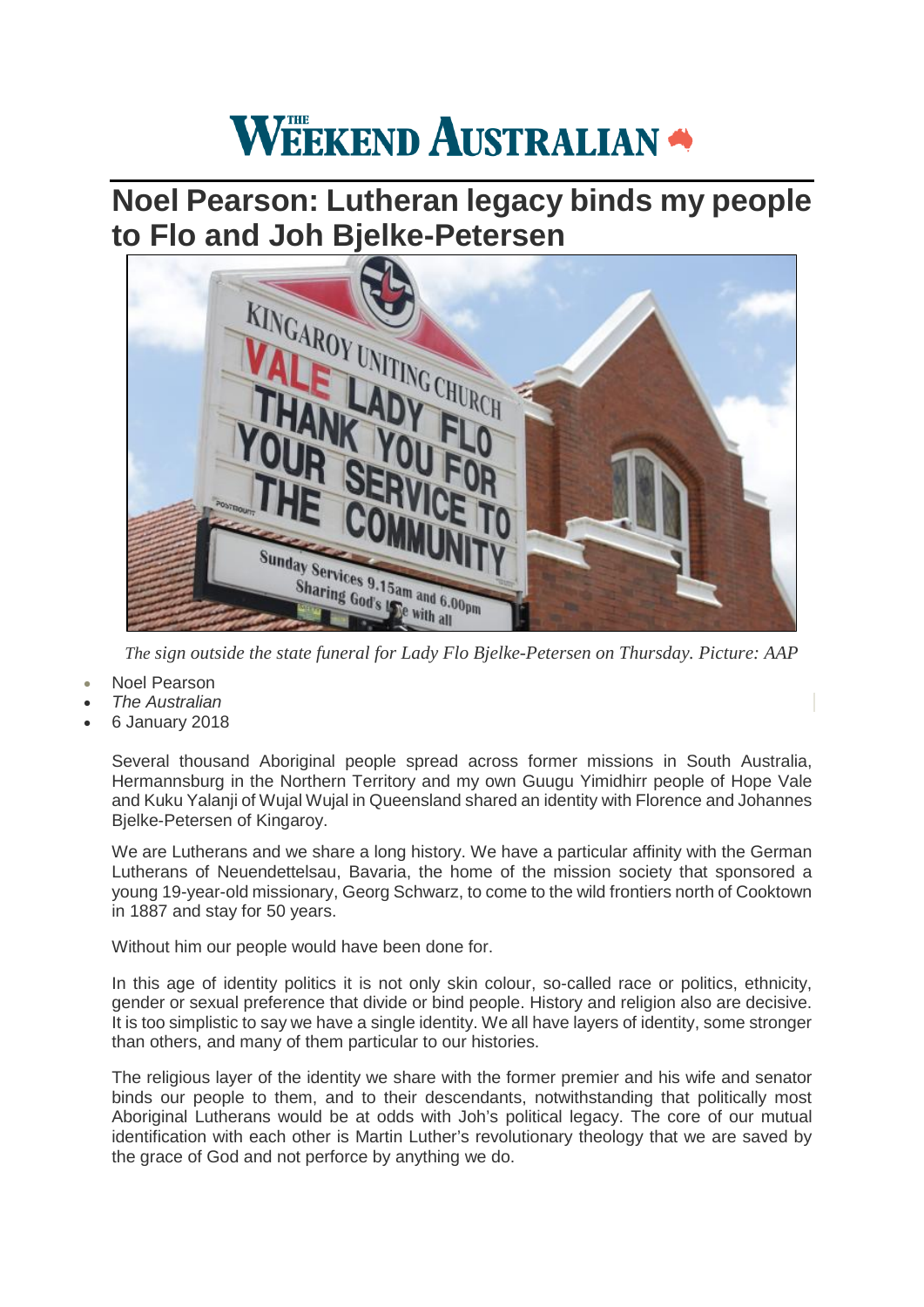I attended the state funeral for Lady Flo on Thursday at the Kingaroy Town Hall to pay respect to her for their shared history with my Guugu Yimidhirr people of Hope Vale. She had shown our people great kindness and her husband had done Christian deeds for our people before he became a politician and premier, following World War II.

On the Sunday morning of May 17, 1942, the army arrived at the mission with trucks to immediately transport the Guugu Yimidhirr people to Cooktown, where they would board a steamer to Cairns, by order of the authorities. The several hundred confused people barely had time to grab their blankets, leaving their shacks, what little possessions they had and their hunting dogs wailing on the shore.

Schwarz, then an old man, was placed in an internment camp in southern Queensland because of his German background.

When I read history at Sydney University I researched why the Hope Valley mission had been removed and taken by train to an Aboriginal settlement called Woorabinda, inland from Rockhampton.

My research revealed that the army had plans for the "evacuation" of all of the northernmost coastal Aboriginal settlements because they were considered a threat. They were expected to side with the invaders in the event of a Japanese landing. Hope Valley was first because it was a German-sponsored mission.

The cold winter of the central interior, the heartbreak of their wrenching displacement and an epidemic of influenza devastated the small community in Woorabinda. Scores died in the ensuing months. Many families lost all of their children in this foreign land.

Our most esteemed elders, Ann Cameron and her husband Alick, who would become our first Aboriginal pastor, wrote regularly to the old missionary.

On January 15, 1943, Ann Cameron wrote: "Thankyou … for your welcome letter we were very pleased to get it. We are all very sick, some are dead, more will die before this flu is over, there are three already waiting to be buried today, they died today, Major's little girl and one of his boys and one of Baru's girls.

"Poor old Johnny died last night and he was buried today. Three died on Monday, they were Midget, Nina and Peggie. Aggie's last child died a few days before them. The hospital is full of sick ones. George Bowen came back in time, Poor Paddy is very sick, he could not bury the dead.

"The Woorabinda people are very good to us, and they try to do all they can for us. There is not one family amongst us who is not sick. Alick and I are better again, at least we are over the worst part of the flu. Another of Major's little boys died now. I feel too weak, so I will finish this letter tomorrow.

"The children who died yesterday are going to be buried today, five Cape Bedford and one Woorabinda. In the midst of life we are in death. Rachael has another daughter, the baby is all right, but she herself is very sick. It is very hot here now, if only it would rain again. The heat is too terrible to bear, especially when you have this flu. I hope you don't get it. I did not want to write too soon, but I thought you would be worrying why we did not write. Maudie is sick too. Alick went to see them and he says they look all right.

"Hoping you and your family are well. God bless you and reward you for all you have done for us. With love and best wishes from your thankful friends. Alick and Ann."